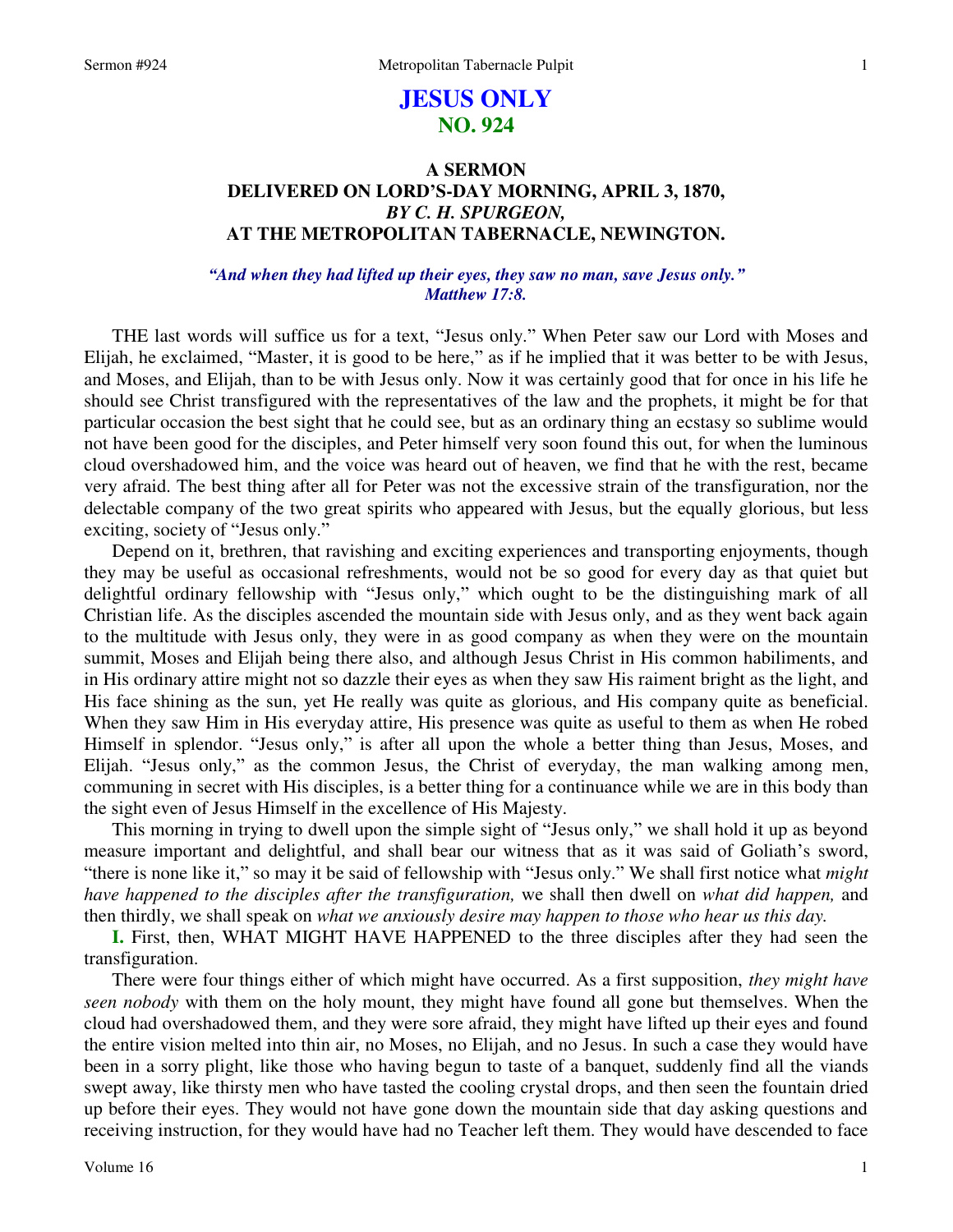a multitude and to contend with a demon, not to conquer Satan, but to stand defeated by him before the crowd, for they would have had no champion to espouse their cause and drive out the evil spirit. They would have gone down among Scribes and Pharisees to be baffled with their knotty questions, and to be defeated by their sophistries, for they would have had no wise man, who spoke as never man spoke, to untie the knots and disentangle the snarls of controversy. They would have been like sheep without a shepherd, like orphan children left alone in the world. They would henceforth have reckoned it an unhappy day on which they saw the transfiguration, because having seen it, having been led to high thoughts by it, and excited to great expectations, all had disappeared like the foam upon the waters, and left no solid residuum behind. Alas! for those who have seen the image of the spirits of just men made perfect, and beheld the great Lord of all such spirits, and then have found themselves alone and all the high companionship forever gone.

My dear brethren and sisters, there are some in this world, and we ourselves have been among them, to whom something like this has actually occurred. You have been under a sermon, or at a Gospel ordinance, or in reading the Word of God for a while delighted, exhilarated, lifted up to the sublimer regions, and then afterwards when it has all been over, there has been nothing left of joy or benefit, nothing left of all that was preached and for the moment enjoyed, nothing, at any rate, that you could take with you into the conflicts of everyday life. The whole has been a splendid vision and nothing more. There has been neither Moses, nor Elijah, nor Jesus left.

You did remember what you saw, but only with regret, because nothing remained with you. And indeed this which happens sometimes to us, is a general habit of that portion of this ungodly world which hears the Gospel and perceives not its reality, it listens with respect to Gospel histories as to legends of ancient times, it hears with reverence the stories of the days of miracles, it venerates the faroff ages and their heroic deeds, but it does not believe that anything is left of all the vision, anything for today, for common life, and for common men.

Moses it knows, and Elijah it knows, and Christ it knows, as shadows who have passed across the scene and have disappeared, but it knows nothing of any one of these as abiding in permanent influence over the mind and spirit of the present. All come and all gone, all to be reverenced, all to be respected, but nothing more, there is nothing left so far as they are concerned to influence or bless the present hour. Jesus and His Gospel have come and gone, and we may very properly recollect the fact, but according to certain sages there is nothing in the New Testament to affect this advanced age, this enlightened nineteenth century, we have got beyond all that.

Ah! brethren, let those who can be content to do so, put up with this worship of moral relics and spiritual phantoms, to us it would be wretchedness itself. We, on the other hand say, blessing the name of the Lord that we can say it, that there abides with us our Lord Jesus. At this day He is with us, and will be with us even to the end of the world. Christ's existence is not a fact confined to antiquity or to remote distance. By His Spirit He is actually in His church, we have seen Him, though not with eyes; we have heard Him, though not with ears; we have grasped Him, though not with hands; and we feed upon His flesh, which is meat indeed, and His blood, which is drink indeed.

We have with us at this very day Jesus our friend, to whom we make known our secrets, and who bears all our sorrows. We have Jesus our interpreting instructor, who still reveals His secrets to us, and leads us into the mind and name of God. We have Jesus still with us to supply us with strength, and in His power we still are mighty. We confess His reigning sovereignty in the church, and we receive His all sufficient succors. The church is not decapitated, her Head abides in vital union with her, Jesus is no myth to us, whatever He may be to others, He is no departed shade, He is no heroic personification, in very deed there is a Christ, and though others see Him not, and even we with these eyes see Him not, yet in believing in Him we rejoice with joy unspeakable and full of glory.

Oh, I trust it will never be so with us, that as we go about our life work our religion shall melt into fiction and become nothing but mere sentiment, nothing but thought, and dream, and vision, but may our religion be a matter of fact, a walking with the living and abiding Savior. Though Moses may be gone,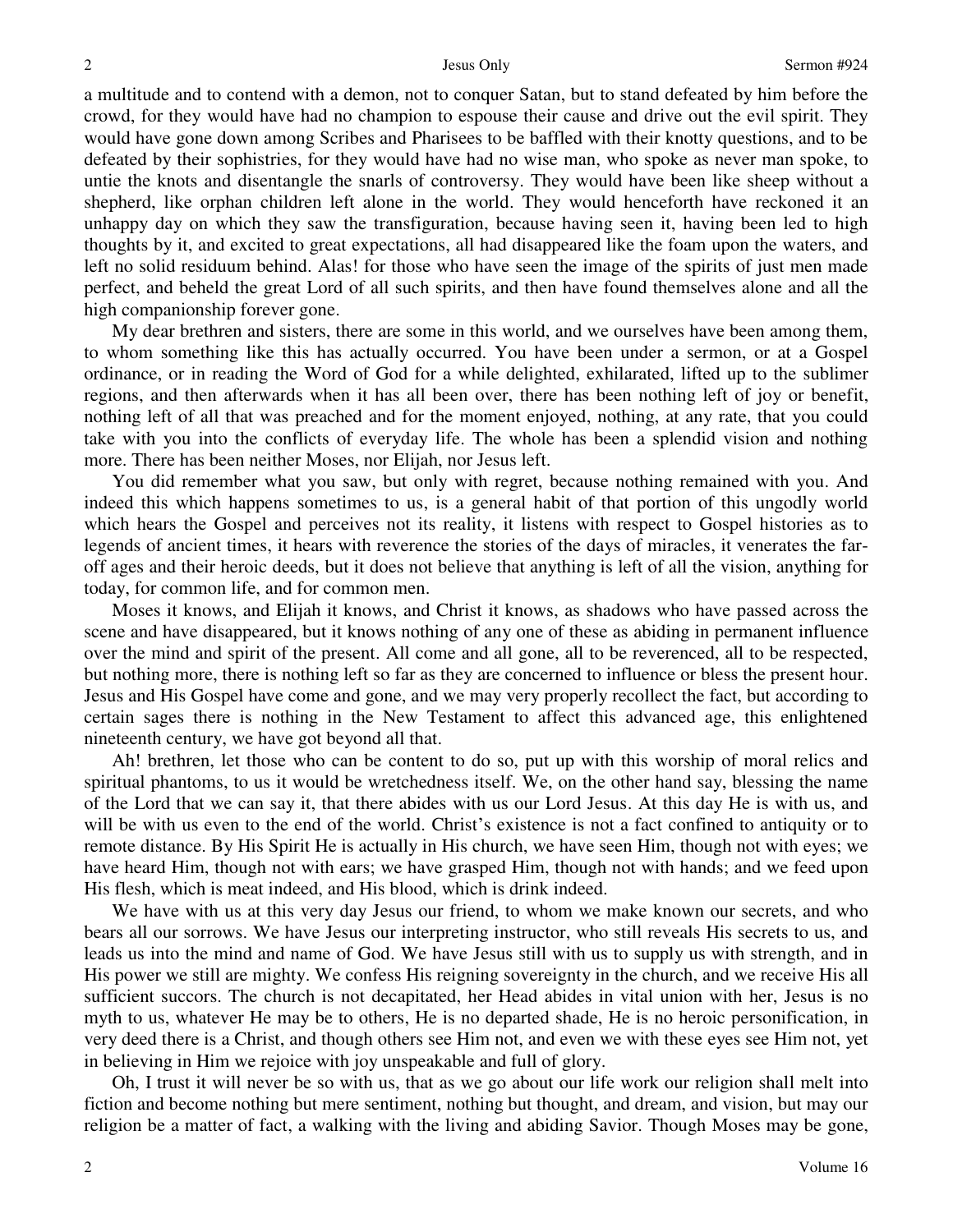### Sermon #924 Jesus Only

and Elijah may be gone, yet Jesus Christ abides with us and in us, and we in Him, and so shall it be evermore.

Now, there was a second thing that might have happened to the disciples. When they lifted up their eyes *they might have seen Moses only*. It would certainly have been a very sad exchange for what they did see, to have seen Moses only. The face of Moses would have shone, his person would have awed them, and it would have been no small thing for men of humble origin like themselves to walk down the mountain with that mighty king in Jeshurun, who had spoken with God face to face, and rested with Him in solemn conclave by the space of forty days at a time. But yet who would exchange the sun for the moon? Who would exchange the cold moonbeams of Moses and the law for the sunny rays of the Savior's divine affection?

It would have been an unhappy exchange for them to have lost their Master whose name is love, and to have found a leader in the man whose name is synonymous with law. Moses, the man of God, cannot be compared with Jesus, the Son of God. Yet, dear brethren, there are some who see Moses only. After all the Gospel preaching that there has been in the world, and the declaration of the precious doctrines of grace every Sabbath day, after the clear revelations of Scripture, and the work of the Holy Spirit in men's hearts, yet we have among us some who persist in seeing nothing but Moses only. I mean this, there are some who will see nothing but shadows still, mere shadows still.

As I read my Bible I see there that the age of the symbolical, the typical, the pictorial, has passed away. I am glad of the symbols, and types, and pictures, for they remain instructive to me, but the age in which they were in the foreground has given way to a clearer light, and they are gone forever. There are, however, certain persons who profess to read the Bible and to see very differently, and they set up a new system of types and shadows—a system, let me say, ridiculous to men of sense, and obnoxious to men of spiritual taste. There are some who delight in outward ordinances, they must have rubric and ritual, vestments and ceremonial, and this superabundantly, morning, noon and night. They regard days, and seasons, and forms of words and postures. They consider one place holy above another. They regard a certain caste of men as being priestly above other believers, and their love of symbols is seen in season and out of season.

One would think, from their teachings, that the one thing needful was not "Jesus only," but custom, antiquity, outward performance, and correct observance! Alas! for those who talk of Jesus, but virtually see Moses, and Moses only. Ah! unhappy change for the heart if it could exchange spiritual fellowship with Jesus for outward acts and symbolical representations. It would be an unhappy thing for the Christian church if she could ever be duped out of the priceless boons which faith wins from her living Lord in His fullness of grace and truth, to return to the beggarly elements of carnal ordinances. Unhappy day, indeed, if Popish counterfeits of legal shadows should supplant Gospel fact and substance. Blessed be God, we have not so learned Christ. We see something better than Moses only.

There are too many who see Moses only, inasmuch as they see nothing but law, nothing but duty and precept in the Bible. I know that some here, though we have tried to preach Christ crucified as their only hope, yet whenever they read the Bible, or hear the Gospel, feel nothing except a sense of their own sinfulness, and arising out of that sense of sinfulness, a desire to work out a righteousness of their own. They are continually measuring themselves by the law of God, they feel their shortcomings, they mourn over their transgressions, but they go no further. I am glad that they see Moses, may the stern voice of the lawgiver drive them to the law-fulfiller, but I grieve that they tarry so long in legal servitude, which can only bring them sorrow and dismay.

The sight of Sinai, what is it but despair? God revealed in flaming fire, and proclaiming with thunder His fiery law, what is there to save the soul? To see the Lord who will by no means spare the guilty, but will surely visit transgression with eternal vengeance, is a sight which never should eclipse Calvary, where love makes recompense to justice. O that you may get beyond the mount that might be touched, and come to Calvary where God in vengeance is clearly seen, but where God in mercy fills the throne.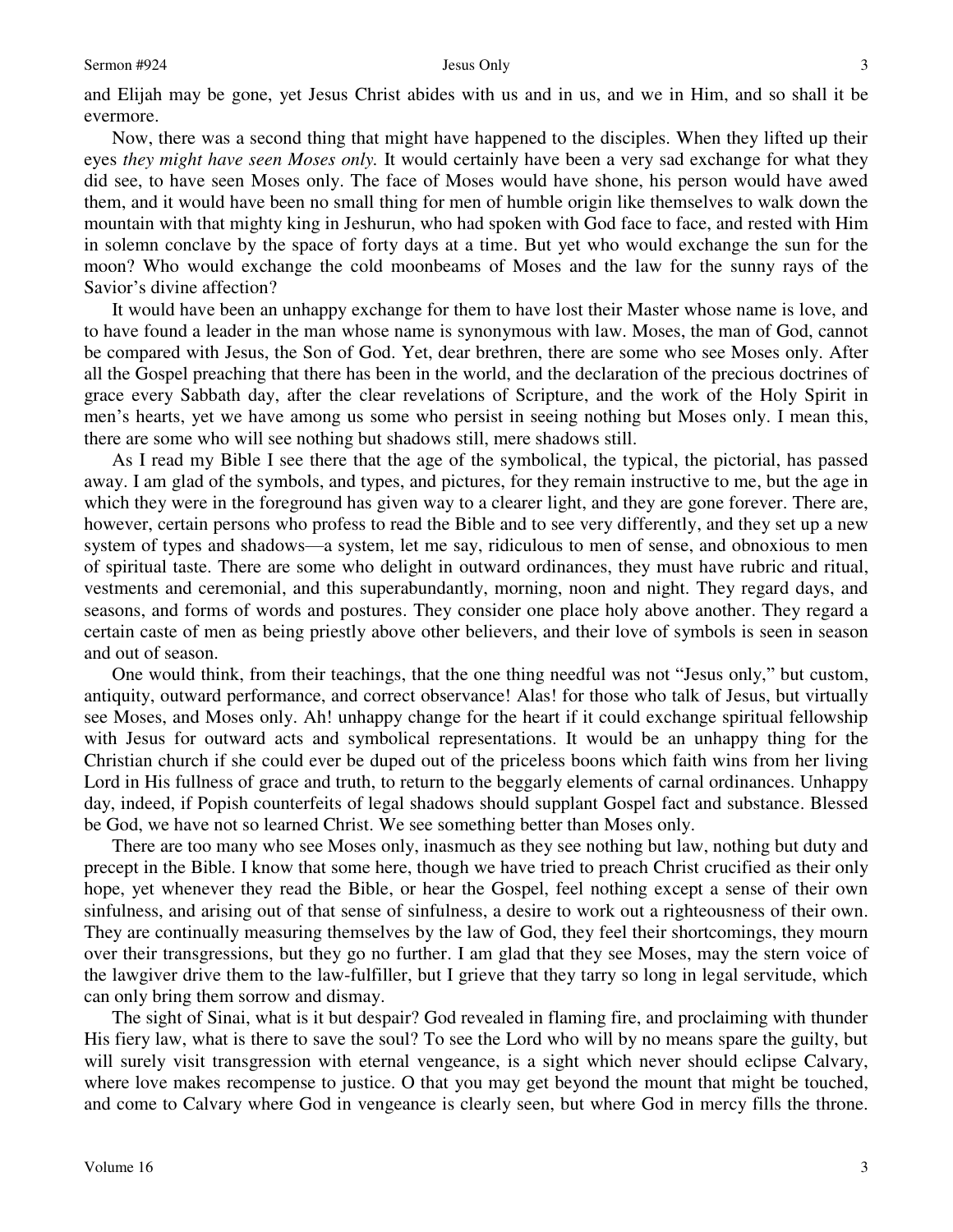Oh, how blessed is it to escape from the voice of command and threatening and come to the blood of sprinkling, where "Jesus only" speaks better things!

Moses only, however, has become a sight very common with some of you who write bitter things against yourselves. You never read the Scriptures or hear the Gospel without feeling condemned. You know your duty, and confess how short you have fallen of it, and therefore you abide under conscious condemnation, and will not come to Him who is the propitiation for your sins. Alas, that there should be so many who with strange perversity of unbelief twist every promise into a threatening, and out of every gracious word that drips with honey manage to extract gall and wormwood. They see the dark shadow of Moses only, the broken tablets of the law, the smoking mount, and the terrible trumpet are ever with them, and over all an angry God. They had a better vision once, they have it sometimes now, for now and then under the preaching of the Gospel they have glimpses of hope and mercy, but they relapse into darkness, they fall again into despair, because they have chosen to see Moses only. I pray that a change may come over the spirit of their dream, and that yet like the apostles they may see "Jesus only."

But, my brethren, there was a third alternative that might have happened to the disciples, *they might have seen Elijah only.* Instead of the gentle Savior, they might have been standing at the side of the rough-clad and the stern-spirited Elijah. Instead of the Lamb of God, there might have remained to them only the lion who roared like the voice of God's own majesty in the midst of sinful Israel. In such a case, with such a leader, they would have gone down from the mount, and I know that if John had said, "Command fire from heaven," Elijah would have consumed his foes, the Pharisees like the priests of Baal would have found a speedy end, Herod's blood, like Ahab's, would have been licked up by dogs, and Herodias, like another Jezebel, would have been devoured of the same.

But all this power for vengeance would have been a poor exchange for the gracious omnipotence of the Friend of sinners. Who would prefer the slayer of the priests to the Savior of men? The top of Carmel was glorious when its intercession brought the rain for Israel, but how poor it is compared with Gethsemane, whose pleadings bring eternal life to millions! In company with Jesus, we are at Elim beneath the palm tree, but with Elijah we are in the wilderness beneath the stunted juniper. Who would exchange the excellence of Olivet for the terrors of Horeb? Yet I fear there are many who see Elijah only. Prophecies of future woe fascinate them rather than thoughts of present salvation.

Elijah may be taken representatively as the preparer of Christ, for our Lord interpreted the prophecy of the coming of Elijah as referring to John the Baptist. There are not a few who abide in the seeking, repenting, and preparing state, and come not to "Jesus only." I am not myself fond of even using the term "preparing for Christ," for it seems to me that those are best prepared for Christ who most feel themselves unprepared, but there is no doubt a state of heart which prepares for faith—a sense of need, a consciousness of sin, a hatred of sin, all these are preparations for actual peace and comfort in Christ Jesus, and oh! how many there are who continue year after year merely in that preliminary condition, choosing the candle and refusing the sun.

They do not become believers, but are always complaining that they do not feel as yet fit to come to Christ. They want Christ, they desire Christ, they would fain have Christ, but they stay in desire and longings, and go no further. They never get so far as to behold "the Lamb of God that takes away the sin of the world." The voice from heaven to them they always interpret as crying, "The axe is laid unto the root of the trees; bring forth therefore fruits meet for repentance." Their conscience is thrilled, and thrilled again, by the voice that cries in the wilderness, "Prepare you the way of the Lord." Their souls are rent and torn by Elijah's challenge, "If the Lord be God, follow Him: but if Baal, then follow him," but they remain still halting between two opinions, trembling before Elijah and not rejoicing before the Savior. Unhappy men and women, so near the kingdom, and yet out of it, so near the feast, and yet perishing for want of the living bread. The Word is near you (ah, how near!), and yet you receive it not.

Remember, I pray you, that merely to prepare for a Savior is not to be saved, that to have a sense of sin is not the same thing as being pardoned. Your repentance, unless you also believe in Jesus, is a repentance that needs to be repented of. At the girdle of John the Baptist the keys of heaven did never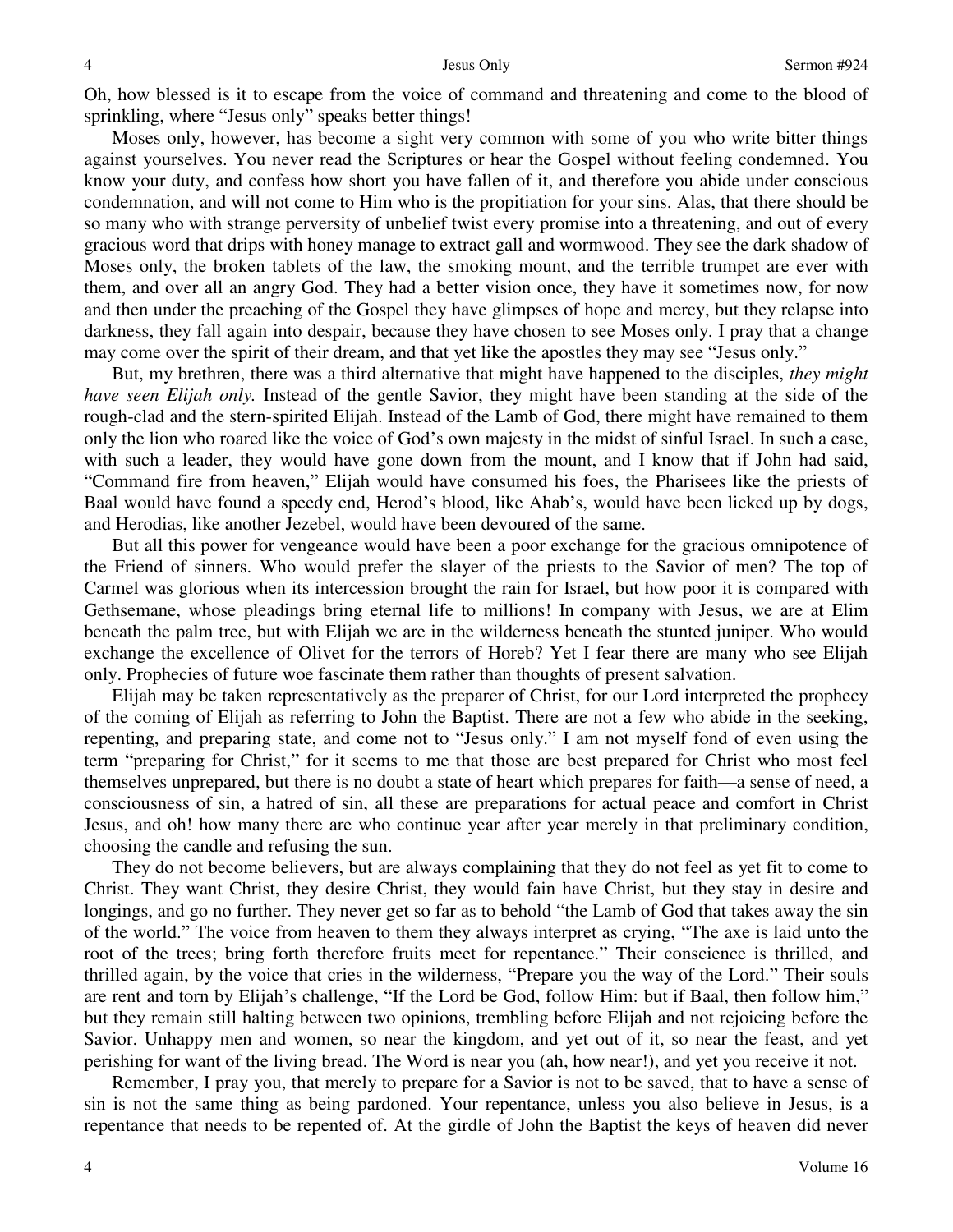hang, Elijah is not the door of salvation, preparation for Christ is not Christ, despair is not regeneration, doubt is not repentance. Only by faith in Jesus can you be saved, but complaining of yourselves is not faith. "Jesus only" is the way, the truth, and the life. "Jesus only" is the sinner's Savior. O that your eyes may be opened, not to see Elijah, not to see Moses, but to see "Jesus only."

You see, then, these three alternatives, but there was also another, a fourth thing might have happened when the disciples opened their eyes—*they might have seen Moses and Elijah with Jesus,* even as in the transfiguration. At first sight it seems as if this would have been superior to that which they did enjoy. To walk down the mountain with that blessed trio, how great a privilege! How strong might they have been for the accomplishment of the divine purposes!

Moses could preach the law and make men tremble, and then Jesus could follow with His Gospel of grace and truth. Elijah could flash the thunderbolt in their faces, and then Christ could have uplifted the humbled spirits. Would not the contrast have been delightful, and the connection inspiriting? Would not the assemblage of such divers kinds of forces have contributed to the greatest success? I think not. It is a vast better thing to see "Jesus only," as a matter of perpetuity, than to see Moses and Elijah with Jesus. It is night, I know it, for I see the moon and stars. the morning comes, I know it comes, for I see no longer many stars, only one remains, and that the morning star. But the full day has arrived, I know it has, for I cannot even see the morning star, all those guardians and comforters of the night have disappeared, I see the sun only.

Now, inasmuch as every man prefers the noon to midnight and to the twilight of dawn, the disappearance of Moses and Elijah, indicating the full noontide of light, was the best thing that could happen. Why should we wish to see Moses? The ceremonies are all fulfilled in Jesus, the law is honored and fulfilled in Him. Let Moses go, his light is already in "Jesus only." And why should I wish to retain Elijah? The prophecies are all fulfilled in Jesus, and the preparation of which Elijah preached Jesus brings with Himself. Let, then, Elijah go, his light also is in "Jesus only." It is better to see Moses and Elijah *in* Christ, than to see Moses and Elijah *with* Christ. The absence of some things betokens a higher state of things than their presence.

In all my library I do not know that I have a Lennie's English Grammar, or a Mavor's Spelling Book, or a Henry's First Latin Exercises, nor do I regret the absence of those valuable works, because I have got beyond the need of them. So the Christian wants not the symbols of Moses, or the preparations of Elijah, for Christ is all, and we are complete in Him. He who is conversant with the higher walks of sacred literature and reads in the golden Book of Christ's heart, may safely lay the legal school books by, this was good enough for the church's infancy, but we have now put away childish things. "We, when we were children, were in bondage under the elements of the world: but when the fullness of the time was come, God sent forth his Son, made of a woman, made under the law, to redeem them that were under the law, that we might receive the adoption of sons. And because you are sons, God has sent forth the Spirit of his Son into your hearts, crying, Abba, Father. Wherefore you are no more a servant, but a son; and if a son, then an heir of God through Christ."

My brethren, the principle may be carried still further, for even the most precious things we treasure here below will disappear when fully realized in heaven. Beautiful for situation was the temple on Mount Zion, and though we believe not in the sanctity of buildings under the Gospel, we love the place of solemn meeting where we are accustomed to offer prayer and praise, but when we enter into perfection we shall find no temple in heaven. We delight in our Sabbaths, and we would not give them up. O may England never lose her Sabbaths! but when we reach the Jerusalem above, we shall not observe the first day of the week above the rest, for we shall enjoy one everlasting Sabbath. No temple, because all temple, and no Sabbath day, because all Sabbath in heaven.

Thus you see the losing of some things is gain, it proves that we have got beyond their help. Just as we get beyond the nursery and all its appurtenances, and never regret it because we have become men, so do Moses and Elijah pass away, but we do not miss them, for "Jesus only" indicates our manhood. It is a sign of a higher growth when we can see Jesus only.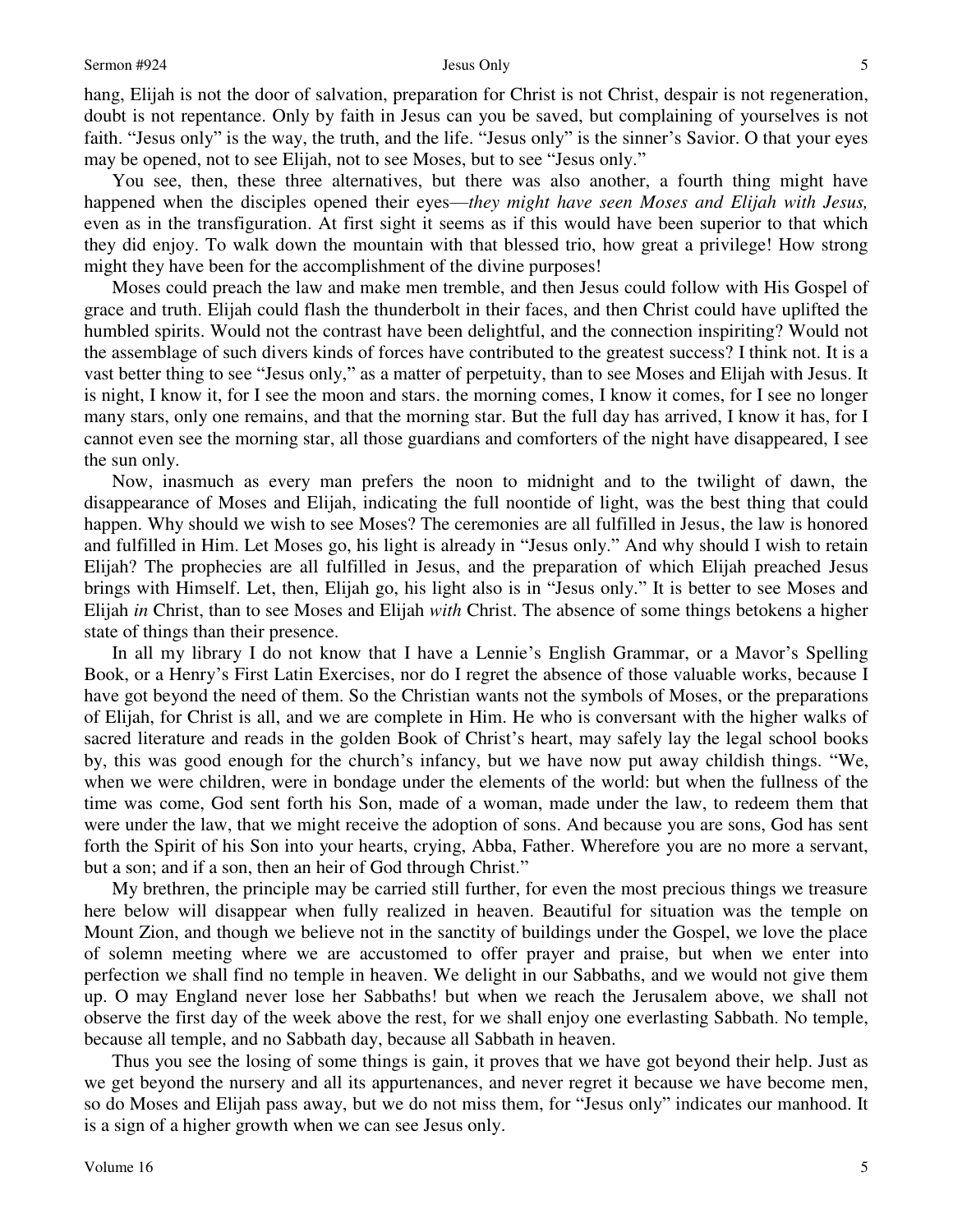My brethren, much of this sort of thing takes place with all Christians in their spiritual life. Do you remember when you were first of all convinced and awakened, what a great deal you thought of the preacher, and how much of the very style in which he spoke the Gospel! But now, though you delight to listen to his voice, and find that God blesses you through him, yet you have sunk the thought of the preacher in the glory of the Master, you see no man save "Jesus only." And as you grow in grace you will find that many doctrines and points of church government which once appeared to you to be all important, though you will still value them, will seem but of small consequence compared with Christ Himself.

Like the traveler ascending the Alps to reach the summit of Mont Blanc, at first he observes that lord of the hills as one horn among many, and often in the twistings of his upward path he sees other peaks which appear more elevated than that monarch of mountains, but when at last he is near the summit, he sees all the rest of the hills beneath his feet, and like a mighty wedge of alabaster, Mont Blanc pierces the very clouds. So, as we grow in grace, other things sink and Jesus rises. They must decrease, and Christ must increase, until He alone fills the full horizon of our soul, and rises clear and bright and glorious up into the very heaven of God. O that we may thus see "Jesus only!"

**II.** Time hastens so rapidly, this morning, that I know not how I shall be able to compress the rest of my discourse into the allotted space. We must in the most rapid manner speak upon WHAT REALLY HAPPENED.

"They saw no man, save Jesus only." This was all they wanted to see for *their comfort*. They were sore afraid, Moses was gone, and he could give them no comfort, Elijah was gone, he could speak no consolatory word, yet when Jesus said, "Be not afraid," their fears vanished. All the comfort, then, that any troubled heart wants, it can find in Christ. Go not to Moses, nor Elijah, neither to the old covenant, nor to prophecy, go straight away to Jesus only. He was all the *Savior* they wanted. Those three men all needed washing from sin, all needed to be kept and held on their way, but neither Moses nor Elijah could have washed them from sin, nor have kept them from returning to it. But Jesus only could cleanse them, and did; Christ could lead them on, and did.

Ah! brethren, all the Savior we want, we find in Jesus only. The priests of Rome, and their Anglican mimics officiously offer us their services. How glad they would be if we would bend our necks once again to their yoke! But we thank God we have seen "Jesus only," and if Moses has gone, and if Elijah has gone, we are not likely to let the shavelings of Rome come in and fill up the vacancy. "Jesus only," is enough for our comfort, without either Anglican, Mosaic, or Roman priestcraft.

He, again, was to them, as they went afterwards into the world enough for *a Master*. "No man can serve two masters," and albeit, Moses and Elijah might sink into the second rank, yet might there have been some difficulty in the follower's mind if the leadership were divided. But when they had no leader but Jesus, His guidance, His direction and command were quite sufficient. He, in the day of battle, was enough for their captain, in the day of difficulty, enough for their direction. They wanted none but Jesus. At this day, my brethren, we have no Master but Christ, we submit ourselves to no vicar of God, we bow down ourselves before no great leader of a sect, neither to Calvin, nor to Arminius, to Wesley, or Whitefield. "One is our Master," and that one is enough, for we have learned to see the wisdom of God and the power of God in Jesus only.

He was enough as *their power* for future life, as well as their Master. They needed not ask Moses to lend them official dignity, nor to ask Elijah to bring them fire from heaven, Jesus would give them of His Holy Spirit, and they should be strong enough for every enterprise. And, brethren, all the power you and I want to preach the Gospel, and to conquer souls to the truth, we can find in Jesus only. You want no sacred state prestige, no pretended apostolic succession, no prelatical unction, Jesus will anoint you with His Holy Spirit, and you shall be plenteously endowed with power from on high, so that you shall do great things and prevail. "Jesus only." Why, they wanted no other motive to constrain them to use their power aright. It is enough incentive to a man to be allowed to live for such a one as Christ. Only let the thought of Christ fill the enlightened intellect, and it must conquer the sanctified affections. Let but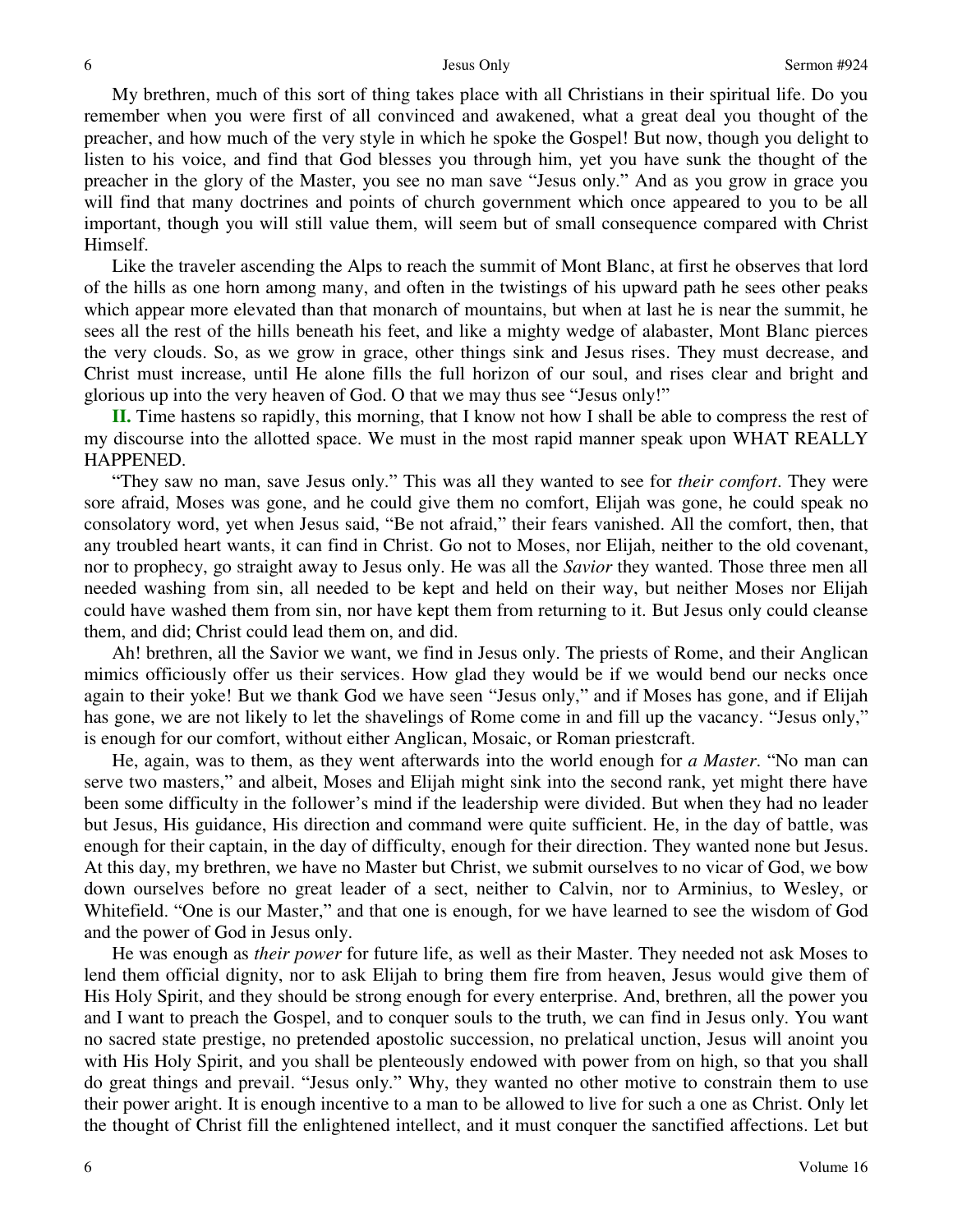Jesus be well understood as the everlasting God who bowed the heavens, and came down and suffered shame, and ignominy, that He might redeem us from the wrath to come, let us get but a sight of the thorn-crowned head, and those dear eyes all red with weeping, and those sweet cheeks bruised and battered by the scoffers' fists, let us but look into the tender heart that was broken with griefs unutterable for our sakes, and the love of Christ must constrain us, and we shall thus "judge, that if one died for all, then were all dead: and that He died for all, that they which live should not henceforth live unto themselves, but unto Him which died for them, and rose again."

In the point of motive believers do not need the aid of Moses. That you ought to do such a thing because otherwise you will be punished will but little strengthen you, nor will you be much aided by the spirit of prophecy which leads you to hope that in the millennial period you will be made a ruler over many cities. It will be enough to you that you serve the Lord Christ, it suffices you if you may be enabled to honor Him, to deck His crown, to magnify His name. Here is stimulus sufficient for martyrs and confessors, "Jesus only."

Brethren, it is all the *Gospel* we have to preach, it is all the Gospel we want to preach—it is the only ground of confidence which we have for ourselves, it is all the hope we have to set before others. I know that in this age there is an overweening desire for that which has the aspect of being intellectual, deep, and novel, and we are often informed that there are to be developments in religion even as in science, and we are despised as being hardly men, certainly not thinking men, if we preach today what was preached two hundred years ago. Brethren, we preach today what was preached eighteen hundred years ago, and wherein others make alterations they create deformities, and not improvements. We are not ashamed to avow that the old truth of Christ alone is everlasting, all else has gone or shall go, but the Gospel towers above the wrecks of time, to us "Jesus only" remains as the sole topic of our ministry, and we want nothing else.

For "Jesus only" shall be *our reward,* to be with Him where He is, to behold His glory, to be like Him when we shall see Him as He is, we ask no other heaven. No other bliss can our soul conceive of. The Lord grant we may have a fullness of this, and "Jesus only" shall be throughout eternity our delight.

There was here space to have dilated at great length, but we have given you the heads of thought rather than the thoughts themselves. Though the apostles saw "Jesus only," they saw quite sufficient, for Jesus is enough for time and eternity, enough to live by and enough to die by.

**III.** I must close, though I would fain linger. Brethren, let us think of WHAT WE DESIRE MAY HAPPEN to all now present.

I do desire for my fellow Christians and for myself, that more and more the great object of our thoughts, motives, and acts may be "Jesus only." I believe that whenever our religion is most vital it is most full of Christ. Moreover, when it is most practical, downright, and common sense, it always gets nearest to Jesus. I can bear witness that whenever I am in deeps of sorrow, nothing will do for me but "Jesus only." I can rest in some degree in the externals of religion, its outward escarpments and bulwarks, when I am in health, but I retreat to the innermost citadel of our holy faith, namely, to the very heart of Christ, when my spirit is assailed by temptation, or besieged with sorrow and anguish. What is more, my witness is that whenever I have high spiritual enjoyments, enjoyments rich, rare, celestial, they are always connected with Jesus only, other religious things may give some kind of joy, and joy that is healthy too, but the sublimest, the most inebriating, the most divine of all joys, must be found in Jesus only.

In fine, I find if I need to labor much, I must live on Jesus only; if I desire to suffer patiently, I must feed on Jesus only; if I wish to wrestle with God successfully, I must plead Jesus only; if I aspire to conquer sin, I must use the blood of Jesus only; if I pant to learn the mysteries of heaven, I must seek the teachings of Jesus only. I believe that anything which we add to Christ lowers our position, and that the more elevated our soul becomes, the more nearly like what it is to be when it shall enter into the region of the perfect, the more completely everything else will sink, die out, and Jesus, Jesus, Jesus only, will